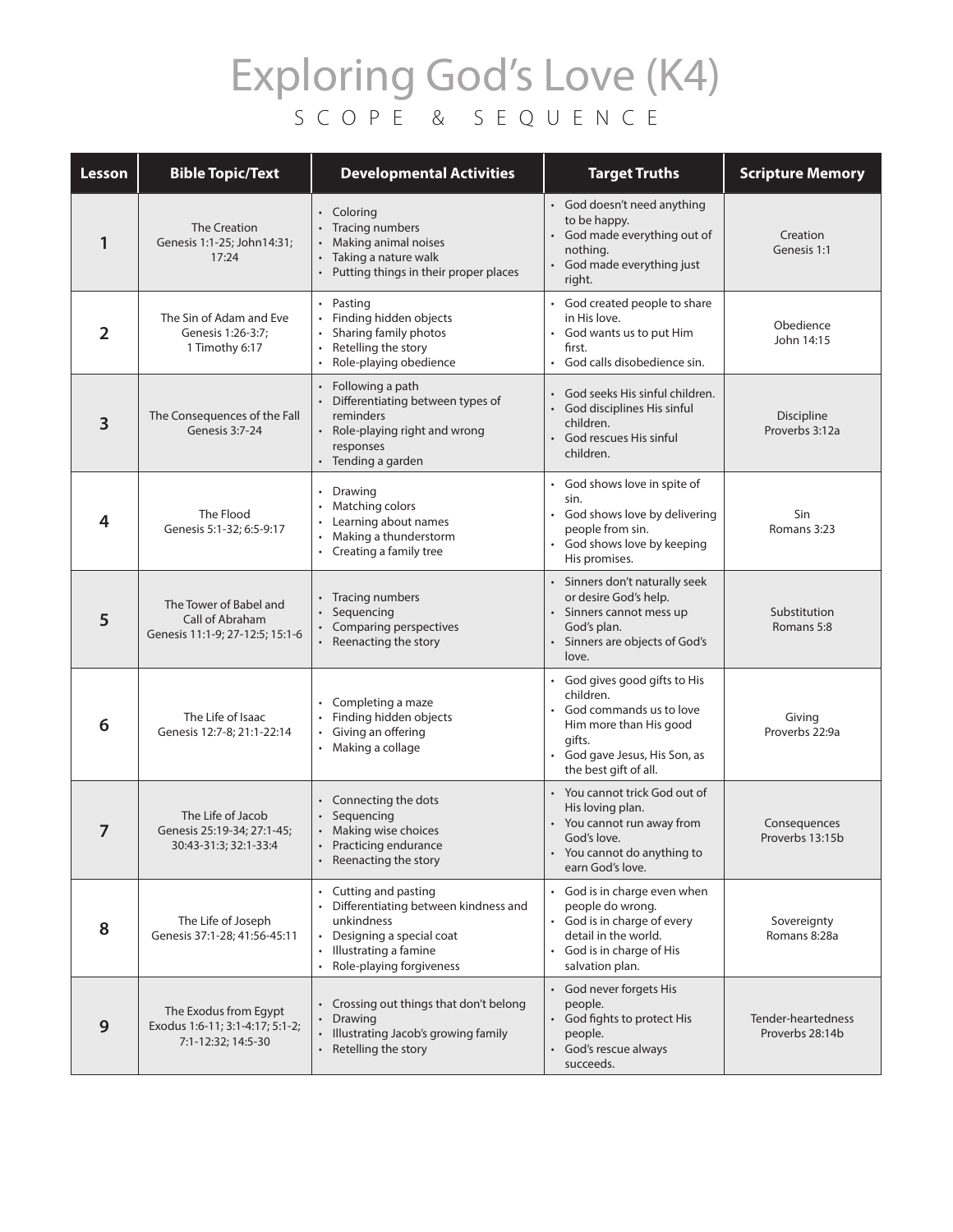| Lesson | <b>Bible Topic/Text</b>                                                                                                  | <b>Developmental Activities</b>                                                                                                                                       | <b>Target Truths</b>                                                                                                                                                     | <b>Scripture Memory</b>         |
|--------|--------------------------------------------------------------------------------------------------------------------------|-----------------------------------------------------------------------------------------------------------------------------------------------------------------------|--------------------------------------------------------------------------------------------------------------------------------------------------------------------------|---------------------------------|
| 10     | The Israelites at Mount Sinai<br>Exodus 19:1-20:19; 24:1-11;<br>25:8-9; 29:36-46                                         | • Completing a maze<br>Differentiating between obedience and<br>disobedience<br>• Meeting in a special tent<br>Hunting for treasure<br>Making a placemat<br>$\bullet$ | • God's holiness makes Him<br>unapproachable by sinners.<br>God forgives sin through a<br>Sacrifice.<br>Forgiven sinners can enjoy<br>fellowship with God.               | Fellowship<br>1 Peter 3:18a     |
| 11     | The Golden Calf<br>Exodus 32:1-34:28                                                                                     | Matching shapes<br>$\bullet$<br>Cutting and pasting<br>Illustrating concept of overflowing<br>Identifying idols<br>Writing in stone<br>$\bullet$                      | • Only God is to be<br>worshipped, not idols.<br>• God's people desperately<br>need His presence.<br>• God loves to show mercy.                                          | Worship<br>Exodus 20:3          |
| 12     | The Bronze Serpent<br>Exodus 13:21-22; 16:1-18;<br>Numbers 13:1-14:31; 20:1-13;<br>$21:4-9$                              | Writing numbers<br>Coloring by number<br>Reenacting the story<br>Playing Follow the Leader<br>Practicing gratitude instead of<br>complaining                          | God is more powerful than<br>anything that may scare us.<br>• God takes care of His<br>people-even when they sin.<br>• God forgives people who<br>trust in His promises. | Safety<br>Proverbs 29:25b       |
| 13     | The Conquest of Canaan<br>Joshua 1:1-5; 2:1-24; 5:13-6:20;<br>Judges 6:1-7:22                                            | • Tracing a word<br>Identifying colors<br>Completing a secret mission<br>Participating in the story<br>Discussing God's gift of forgiveness                           | • God doesn't need our help to<br>accomplish His work.<br>• God wants us to trust and<br>obey Him.<br>God alone is powerful to<br>save us.                               | Grace<br>Ephesians 2:8          |
| 14     | The Battle of David and<br>Goliath<br>1 Samuel 8:19-222; 17:1-52                                                         | Connecting the dots<br>Sequencing<br>Reenacting the story<br>Comparing different types of stones<br>Reviewing past stories<br>$\bullet$                               | God's people must be<br>rescued by Him.<br>• God prepares rescuers for His<br>people.<br>• God fights to rescue His<br>people.                                           | Rescue<br>Psalm 143:9           |
| 15     | The Reigns of David and<br>Solomon<br>2 Samuel 7:1-29; 1 Kings 3:3-<br>15; 4:29-5:6; 10:1-13                             | Cutting and pasting<br>Coloring<br>Using a magnifying glass<br>Participating in the story<br>Making a thumbprint caravan                                              | • God's promises are<br>undeserved.<br>• God provides the humble<br>with wisdom.<br>God keeps His Word to bless<br>all the nations of the world.                         | Light<br>Matthew 5:14a          |
| 16     | The Ministry of Elijah<br>1 Kings 11:4-6; 34-39; 16:29-<br>17:1; 18:17-39                                                | Tracing words<br>Numbering and counting<br>Having a contest<br>Reenacting the story<br>Making a rain gauge                                                            | God is a jealous God.<br>• False gods have no true<br>power.<br>Only the real God answers<br>prayer.                                                                     | Prayer<br>Psalm 86:7            |
| 17     | The Ministry of Jonah<br>1 Kings 14:23-26; Jonah 1:1-<br>4:11                                                            | Matching<br>Completing a maze<br>Identifying opposites<br>Retelling the story with Play-doh                                                                           | God wants all people to<br>repent.<br>• God pursues His people who<br>disobey.<br>• God wants His people to love<br>their enemies.                                       | Peace-making<br>Proverbs 10:12  |
| 18     | The Three Hebrew Children<br>1 Chronicles 9:1; Daniel 3:1-30                                                             | Connecting the dots<br>Numbering and counting<br>Finding hidden pictures<br>Playing a game with music<br>Making a class collage<br>$\bullet$                          | • God is God wherever you<br>live.<br>God gives us courage to do<br>what's right.<br>God can protect you<br>wherever you are.                                            | Courage<br>Proverbs 1:10        |
| 19     | The Return from Exile<br>Ezra 1:1-8; 2:64-6:15; Psalm<br>137; Jeremiah 23:1-8; 30:8-23;<br>Haggai 2:1-9; Malachi 1:1-4:6 | Identifying colors<br>Matching shapes<br><b>Building a foundation</b><br>Reenacting the story<br>• Writing a class letter                                             | • God never forgets His<br>people.<br>• God always keeps His<br>promises.<br>• God is in complete control.                                                               | Diligence<br>Ecclesiastes 9:10a |
| 20     | Jesus' Birth<br>Luke 1:26-36; 2:1-20                                                                                     | Cutting and pasting<br>Gluing glitter<br>Sharing good news<br>Reenacting the story<br>$\bullet$<br>Making a class newspaper<br>$\bullet$                              | Jesus, the Messiah, was sent<br>by God the Father.<br>Jesus, the Messiah, brings<br>great rejoicing.<br>Jesus, the Messiah, came to<br>save sinners.                     | Humility<br>Philippians 2:3b    |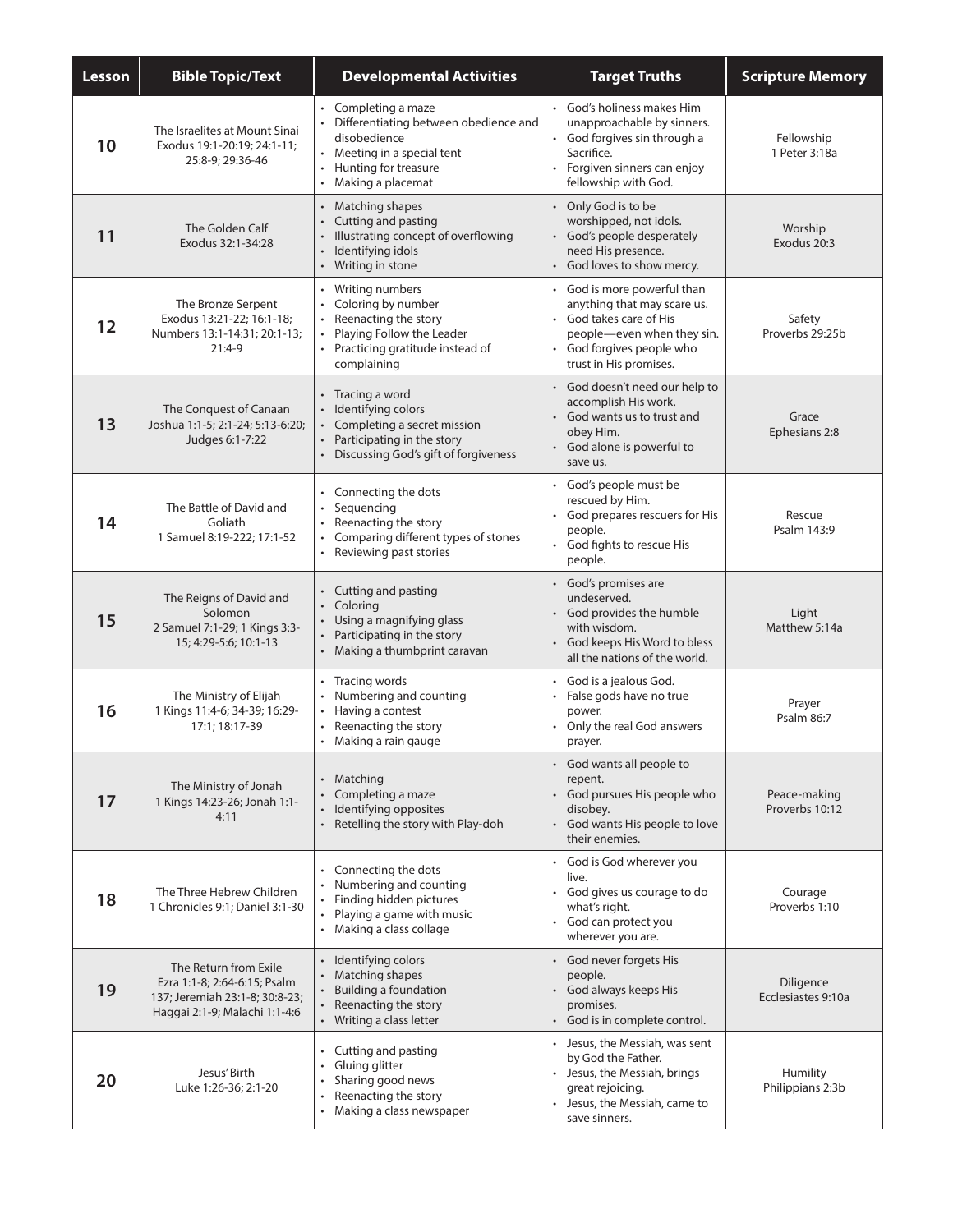| Lesson | <b>Bible Topic/Text</b>                                                                            | <b>Developmental Activities</b>                                                                                                                                                           | <b>Target Truths</b>                                                                                                                                    | <b>Scripture Memory</b>                  |
|--------|----------------------------------------------------------------------------------------------------|-------------------------------------------------------------------------------------------------------------------------------------------------------------------------------------------|---------------------------------------------------------------------------------------------------------------------------------------------------------|------------------------------------------|
| 21     | The Wise Men<br><b>Matthew 2:1-15</b>                                                              | Completing a maze<br>$\bullet$<br>Making a scroll<br>Searching for a star<br>Finding a different route<br>Making a map                                                                    | • Jesus, the Messiah, was born<br>King.<br>Jesus' birth perfectly fulfilled<br>God's plan.<br>As King, Jesus is worthy of<br>worship.                   | Adoration<br>Philippians 2:11            |
| 22     | Jesus' Baptism and Temptation<br>Matthew 3: 1-17; 4:1-11; Luke<br>3:1-18, 21-23; 4:1-13; John 1:29 | • Matching<br>Differentiating between right and<br>wrong choices<br>Sharing photos of growth<br>Resisting temptation<br>$\bullet$<br>Reading a map                                        | • Everyone needs to repent.<br>Jesus didn't need to repent.<br>Jesus resisted temptation.<br>$\bullet$                                                  | <b>Resisting Temptation</b><br>James 4:7 |
| 23     | Jesus' First Miracle and<br><b>Conversation with Nicodemus</b><br>John 2:1-11; 3:1-18              | • Counting and numbering<br>Putting together a puzzle<br>Studying a globe<br>Having a celebration<br>Making collages                                                                      | • Jesus works a miracle of real<br>joy.<br>• Jesus offers the miracle of<br>new life.<br>Jesus brings the miracle of<br>forgiveness.                    | Salvation<br>John 3:16                   |
| 24     | Jesus Calls His Disciples<br>Matthew 9:9; Luke 5:1-11;<br>$6:13-16$                                | Sequencing<br>Connecting the dots<br>Leaving something to follow Jesus<br>Reenacting the story<br>Making fish                                                                             | • Jesus' power changes<br>doubters into believers.<br>Jesus' power changes sinners<br>into followers.<br>Jesus' power changes<br>enemies into friends.  | Kindness<br>Ephesians 4:32a              |
| 25     | Jesus Heals Many People<br>Mark 1:29-45; 2:1-12 Luke 4:38-<br>44; 5:12-26                          | • Tracing words<br>Following the path<br>Participating in the story<br>Encouraging others<br>Making a class prayer journal                                                                | • Jesus shows love for God and<br>people.<br>Jesus reveals His power to<br>heal.<br>Jesus has the power to<br>forgive sins.                             | <b>Happiness</b><br>Psalm 32:1a          |
| 26     | Jesus Sets Things Right<br>Mark 4:35-41; 5:21-43; Luke<br>8:22-25; 40-56                           | Coloring by number<br>Finding hidden objects<br>Completing a seemingly impossible<br>task with help<br>Retelling the story with Play-doh<br>$\bullet$<br>Creating a class bulletin board  | Jesus helps people who are<br>afraid.<br>• Jesus is never too busy to<br>help.<br>• Jesus helps us hope when<br>we want to give up.                     | Trust<br>Psalm 56:3                      |
| 27     | Jesus Heals on the Sabbath<br>Matthew 12:1-14; Mark 2:23-<br>3:6; Luke 6:1-11: John 9:1-41         | • Tracing the dots<br>Cutting and pasting<br>Learning about the Sabbath<br>Making a collage<br>$\bullet$<br>Working with doubles                                                          | God gave rules to help<br>people.<br>Jesus wants us to love<br>people more than rules.<br>• Jesus can heal spiritual<br>blindness.                      | <b>Spiritual Sight</b><br>Psalm 119:18   |
| 28     | Loving People/<br>The Good Samaritan<br>Luke 10:25-37                                              | Tracing words<br>Making a book<br>Participating in the story<br>Acting like good neighbors<br>Creating a "Who is my neighbor?"<br>$\bullet$<br>bulletin board                             | • Loving God and loving<br>people are God's most<br>important rules.<br>Obedience without love is<br>sin.<br>• True love loves everyone.                | Loving People<br>Matthew 22:39b          |
| 29     | Loving God/Mary and Martha<br>Matthew 7:7-11; Luke 10:38-<br>42; 11:1-4, 9-13                      | Matching<br>$\bullet$<br>Crossing out things that don't belong<br>Reenacting the story<br>Making a good gift<br>Learning the Lord's Prayer<br>$\bullet$                                   | • Listening to Jesus shows love<br>for God.<br>Loving God is more<br>important than loving<br>people.<br>• We pray in response to God's<br>love for us. | Loving God<br>Matthew 22:37              |
| 30     | Jesus Ministers to All People<br>Matthew 8: 5-13; Luke 5:27-32;<br>7:36-50                         | Finding hidden objects<br>Sequencing<br>Reflecting on Jesus' authority<br>Making a class poster with one<br>hundred objects<br>• Creating a "Thank You for Forgiveness"<br>bulletin board | Jesus welcomes sinners.<br>Jesus ministers to all people.<br>• Jesus' forgiveness motivates<br>thankfulness.                                            | Help<br>Psalm 69:33a                     |